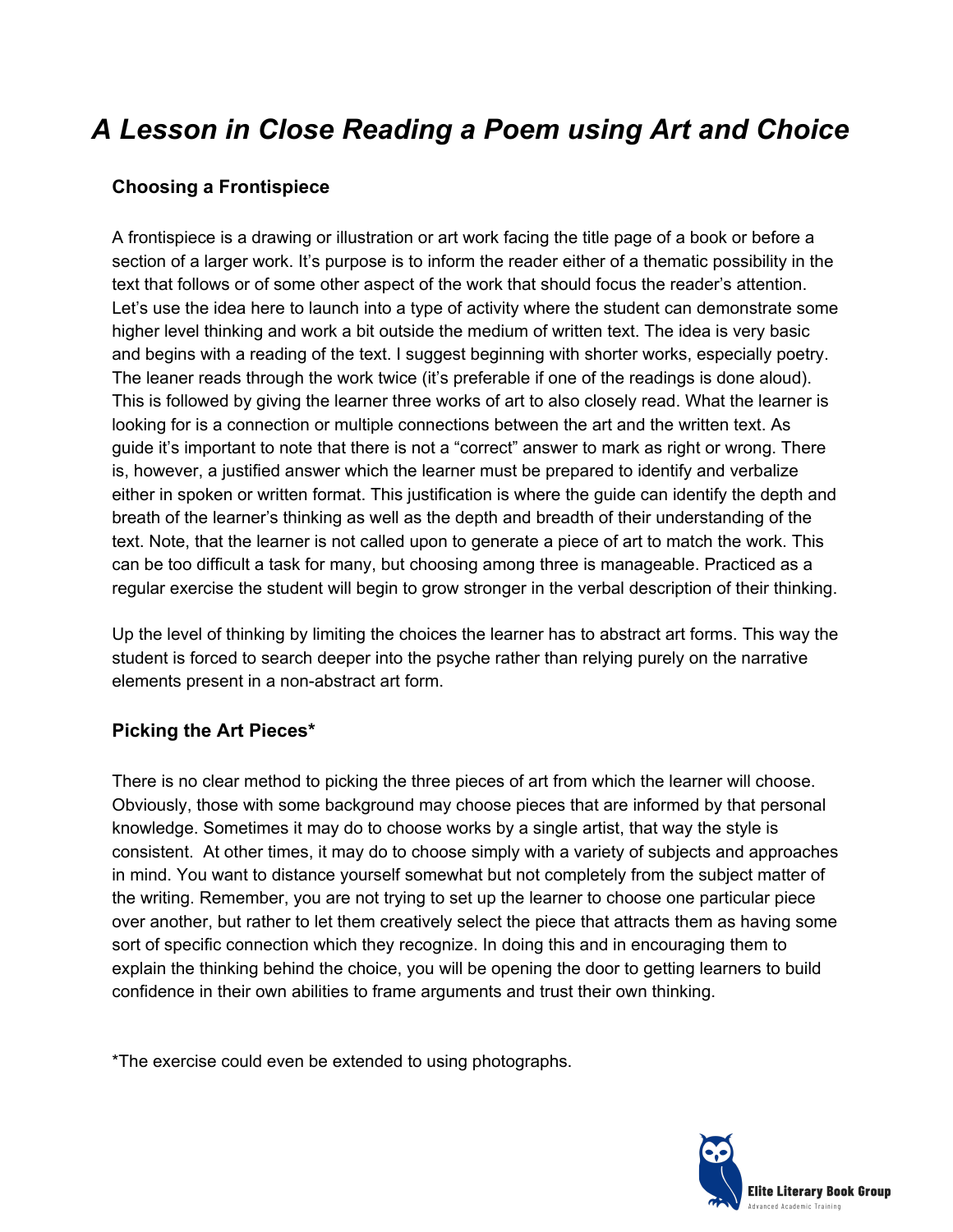### **The Poem**

#### *The Red Wheelbarrow*

- - by William Carlos Williams

so much depends upon

a red wheel barrow

glazed with rain water

beside the white chickens.

#### **The Art Choices**



*The Ancient of Days (William Blake) Issac Newton (William Blake) Virtruvian Man (Leonardo da Vinci)*